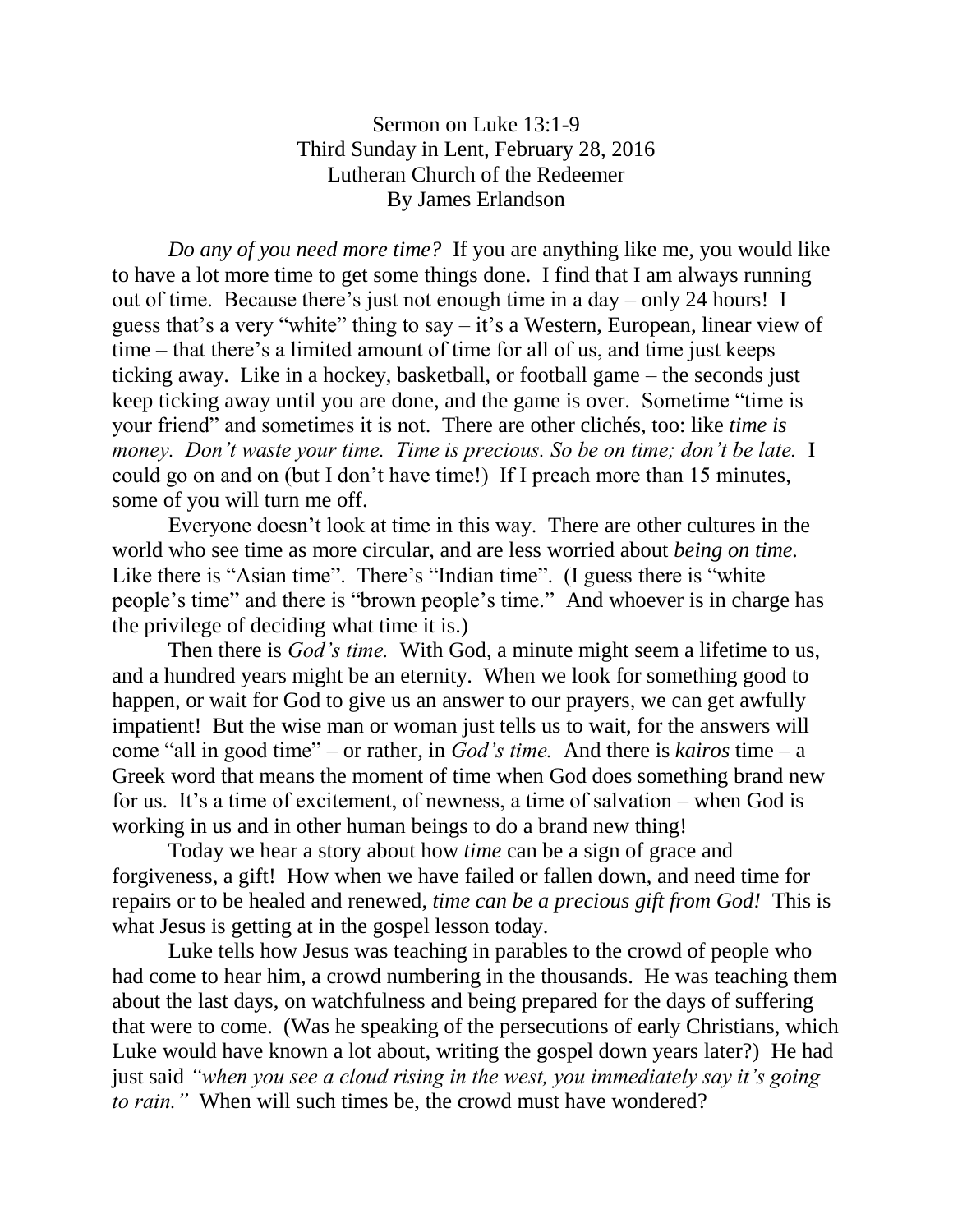Ironically, today's passage begins like this: *At that very time, there were some present who told him some bad news:* some Galileans had been killed by the Romans under Pontius Pilate, whose blood had been mixed with their sacrifices in the Temple. What did Jesus think of that abhorrent tragedy? Jesus answered, *"Do you think that because these Galileans suffered in this way, they were worse than all other Galileans? No, I tell you, but unless you repent, you will all perish as they did.*" In other words, what the Romans did to them had nothing to do with their sins – they weren't worse sinners than anyone else, so they could not be blamed for being victims of a ruthless, oppressive regime. We can understand that.

He went on, referencing a terrible construction accident that had recently happened, which was all the news. *"Or those eighteen who were killed when the tower of Siloam fell on them – do you think that they were worse offenders than all the others living in Jerusalem? No, I tell you; but unless you repent (unless you change), you will perish just as they did."* We all understand intellectually that when accidents happen (car accidents, boat accidents, construction accidents, drowning or natural disasters), these are not the fault of the victim. They are just a matter of "bad luck", or an unfortunate accident, when such things happen. Although sometimes we human beings want to create a reason, to try to make sense of these terrible things that happen – doesn't there have to be a reason *why*? No, there doesn't – but we keep searching for one. So we invent concepts like *karma* – where we say all the good or bad things you do in life add up, so that when you have done enough bad things (or your ancestors have), it builds up and bad things (or good things) can happen to you. So there is *good karma and bad karma.* That's not a Christian concept – but many people believe it! Or people will say "God must have a reason" – which only leads us to blame God when bad things happen, like a loved one, or a child, dies. Like, *God must have wanted an angel* – I'll bet you've heard that one. When I hear that I think "*just stop it already!"* None of that is going to help – unless having a BAD reason for death or disaster, and blaming God, is something you think is a good thing! I don't!

So when it happens to you or me, we want people to say kind things, like *"it doesn't make any sense at all, but I'm here to support you, whatever you need."* Whether it's to bring a hot dish, do some errands or shovel the snow – which you don't have the energy to do – now THAT's more helpful than the explanations or folk wisdom you often hear from well-meaning people, that hurts. The people wanted Jesus to say why the Galileans were killed by Pilate (what had they done, what reason did God have?), and why 18 were killed by a falling tower – it just happened. (This was in the days before OSHA, when construction engineers could be cited for negligence or bad safety procedures.)

I remember last year, when there was a terrible accident at the new stadium being built for the Vikings in Minneapolis. A man was working on the glass roof,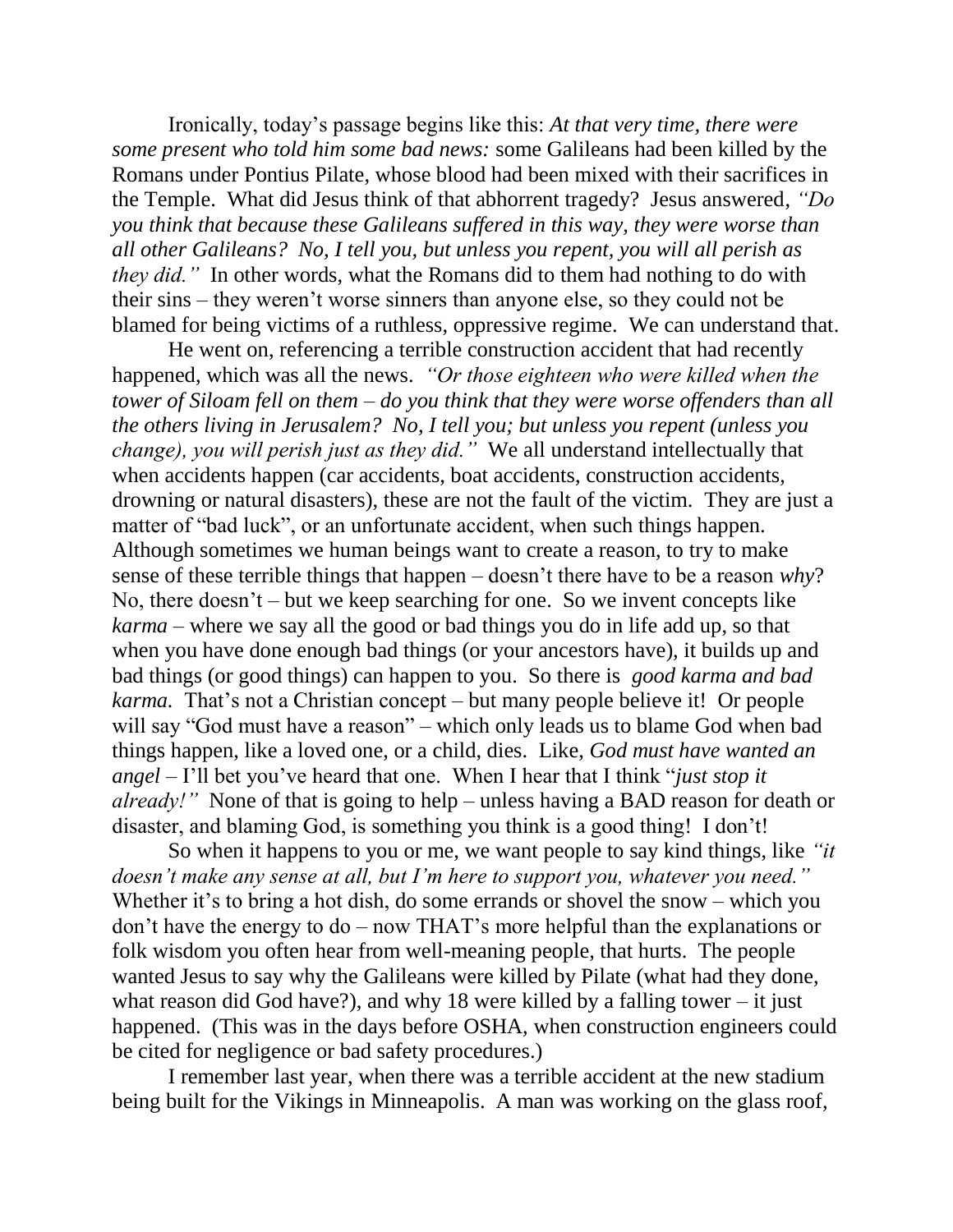and accidentally fell to his death. It was a terrible thing. There was an investigation, of course. Maybe he was lax in wearing his safety harness. Who knows, maybe there was a reason. *But it wasn't because this man was a sinner!* And the best thing for everyone to do was not to find a theological reason for his death, but rather to support his family and surround them with care (and help provide for his wife and children's future.)

When bad things happen to us, we want sympathy, or empathy. We want people to understand our pain, and pray for us. And when we do wrong, we don't want people to talk about us, or condemn us. We want forgiveness and mercy. A second chance – right? But if somebody we don't know suffers, we might wonder what they did wrong. Or if they do wrong, we will talk about them forever! Look what happened! They must have done something wrong! Why are people poor, or suffer from hunger? They must not live right – they must choose to live that way, and by their bad choices, they are living in poverty. Right? They couldn't pay on their mortgage, what a shame! They live on food stamps, but they want to buy snacks and soda pop, or worse – cigarettes and beer! They must be doing drugs – which we think is a moral failing, not a disease. So they are poor because they are sinners, and that's what they deserve. That's when OTHER people suffer – not us. If it's us, we want help – counseling, a second chance, forgiveness of our debts. But sympathy for other peoples' suffering is hard to imagine – especially among Christians. We can be so mean.

So Jesus said, "*But unless you repent, you will all perish, just as they did."* Why did Jesus say that? Sounds pretty harsh. Was it for the crowds, the Pharisees, or for his disciples? And by the way, in the Bible, *repent* means to totally change your ways, your direction, and how you look at things. Not just be "sorry", or to "really be sorry" and "really mean it" – but to *change.* To follow God's direction, not old, failed ways. To follow Jesus, on a new path.

So Jesus told them this parable, about a fig tree that wasn't growing very much, and wasn't bearing any fruit. No figs on this fig tree. Sounds like you and me, sometimes. When we're not very successful in our lives, when we fail and fall short. The owner said that fig tree should be cut down, and turned into firewood. Like people might say about us – that we're worthless. Or when they say to put that kid in jail, and throw away the key, because he'll never amount to anything. We do that with a lot of people these days – it's called *mass incarceration*. It starts with children who are poor and hungry, whose parents aren't able or willing to care for them, and they fall behind in school, aren't able to read by third grade, and drop out, and end up jobless, in poverty, even in jail for life. It's called the *school to prison pipeline.* And we allow it to happen when we think that children in poverty will never amount to anything, that they aren't able to succeed, or don't want to, or are stupid, or lazy, or blame their parents. So we give up on them. The tragedy of